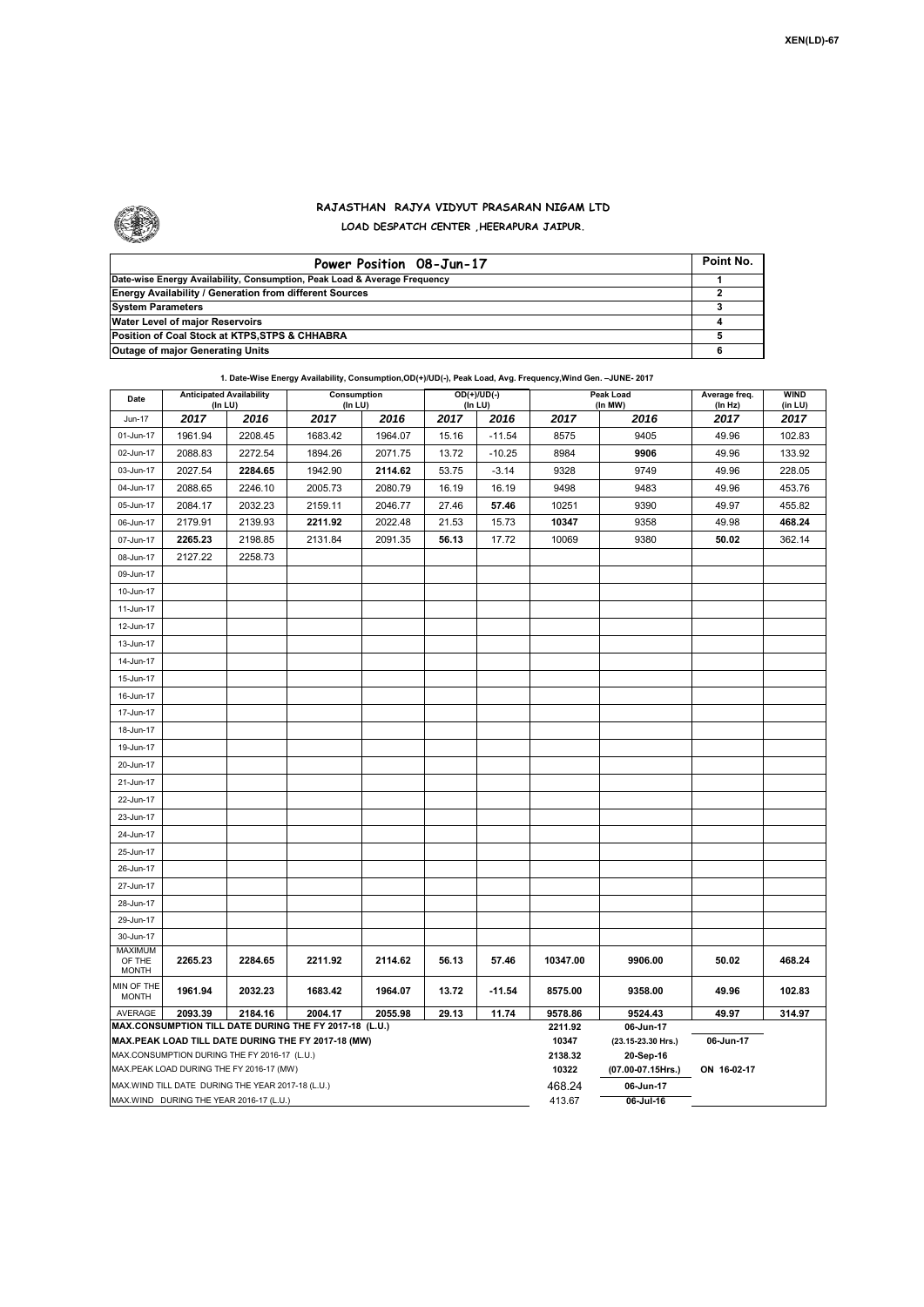## **Prior assessment of Avail. For next Day Prior assessment of Avail. Actual Energy Received**  1 **KTPS (1240/1240)** 176.00 176.00 176.00 153.05 **2** STPS (1500/1500) 55.00 55.00 46.29 **3** DHOLPUR GAS CCPP (330/330) **4** RAMGARH (273.5/273.5) 43.00 43.48<br> **5** RAPP-A(200/200) 40.02 **5** RAPP-A(200/200) **38.00** 38.00 38.00<br> **6** MAHI (140/140) 0.00 0.00 **6** MAHI (140/140) 0.00 0.00 0.00 **7** CHAMBAL (RPS+JS) (135.5/271) 0.00 0.00 0.00 0.00 **8** GIRAL LIGNITE (250/250) **0.00** 0.00 0.00 0.00 0.00<br>**9** CHHABRA TPS 1000/1000) 166.70 **9** CHHABRA TPS 1000/1000) **10** ADANI (TPS) + KALISINDH (TPS) (1200+1200/1320+1200) 420.00 420.00 360.30 **11** WIND FARM (3980.40/4119.15) 290.00 450.00 362.14 **12** SOLAR POWER(737.70/1295.70) 0.00 0.00 0.00 2.19 **13** CAPTIVE POWER PLANTS 0.00 0.00 0.00 0.00 **14** REGIONAL (INTRA STATE) O.A.(VLTPS) 0.00 0.00 0.00 0.00 0.00 15 OPEN ACCESS -56.13 -25.50 -25.60<br>16 BIOMASS – (101.95/119.25) -5.00 -5.00 -5.00 -4.64 **BIOMASS – (101.95/119.25)** 17 BARSINGHSAR LTPS(250/250) 54.00 54.00 51.64 **18** RAJWEST (1080/1080) 201.00 201.00 172.21 **TOTAL (A) : 1-18 1387.87 1578.50 1377.06 19** BBMB COMPLEX a) BHAKRA(230.79/1516.3) 21.44 22.66 21.25<br>b) DEHAR (198/990) 30.09 28.15 28.81 b) DEHAR (198/ 990) c) PONG (231.66/396) 20.27 16.61 20.41 **TOTAL : a TO c**  $\begin{array}{|c|c|c|c|c|c|} \hline \text{71.80} & \text{67.41} & \text{70.47} \hline \end{array}$ **20** CENTRAL STATIONS d) SINGRAULI (300/2000) 82.09 82.36 91.22<br>e) RIHAND (310.24/3000) 82.09 101.06 101.02 99.82  $(310.24/3000)$ f) 0.34 1.48 3.40 g) UNCHAHAR-II& III(61/630) 1.78 9.96 11.30 h) INDIRA GANDHI STPS(JHAJHAR) 0.00/1500) 0.00 0.00 0.00 0.00 0.00 0.00 i)  $NCTPS$  DADRI St-II (43.22/980) + DADRI-TH  $\vert$  0.73 1.91 4.71 j) DADRI GAS (77/830) 2.66 4.29 5.57 k)|ANTA (83.07/419) 7.57 10.05 11.94<br>1)|AURAIYA (61.03/663) 0.00 0.00 0.00 0.00 **(In LU) S.No. Sources Available to Rajasthan / Installed Capacity as on 30.09.2016 (In MW) 7-Jun-17** ANTA (83.07/419)7.5710.0511.94l) AURAIYA (61.03/663) 0.00 0.00 0.00 m) NAPP (44/440) 7.68 4.10 4.10 n) RAPP-B (125/440) 30.32 30.32 30.32 o) RAPP-C (88/440) 20.00 20.00 20.00 p) SALAL (20.36/690) 4.69 4.64 4.48<br>q) URI (70.37/720) 4.673 16.73 16.73 q) URI (70.37/720) 16.73 16.73 16.73 r) TANAKPUR (10.86/94) 1.18 1.18 1.26 1.53<br>s) CHAMERA – (105.84/540) 25.12 25.12 25.12 25.12  $\overline{s}$ ) CHAMERA –I (105.84/540) t) CHAMERA-II (29.01/300) 6.98 6.98 6.98 6.98 u) CHAMERA-III (25.21/231) 6.07 6.07 6.07 v) DHAULIGANGA (27/280) 5.88 6.42 6.42 w) DULHASTI (42.42/390) 10.08 10.08 9.87 9.87 x) SEWA (13/120) 2.44 3.09 3.09 y) NJPC (112.00/1500) + RAMPUR(31.808/412.02) 34.13 34.13 z) TEHRI (75/1000) 6.75 4.72 4.72 4.72<br>a) KOTESHWR (33.44/400 ) + PARBATI3 (56.73/520) 20.40 20.40 20.40 27.22 aa) KOTESHWR (33.44/400) + PARBATI3 (56.73/520) ab) TALA 1.22 1.18 1.18 ac) MUNDRA UMPP (380/4000) 70.80 66.57 65.11 ad) SASAN **(372/3960)** 41.85 38.75 44.54<br>ae) FRKKA+KHLGN+TLCHR (70.18/3940) 47.71 47.28 9.57 ae) FRKKA+KHLGN+TLCHR (70.18/3940) af) URS POWER(DADRI TH-I) 2000 0.00 0.00 0.00 0.00 TOTAL SCHEDULE(a TO af) 598.04 596.11 619.61 LOSSES -15.76 -16.70 -24.12 NET SCHEDULED **582.28 579.41 595.48 21** BILATERAL (REG.) EXCL. BANKING 26.22 26.22 26.22 **22** BANKING -36.10 -36.10 -36.10 -36.10 -36.10 **23** BILATERAL(INTER-REG.). EXCLUDING (ISOA & BANKING) 110.82 85.99 87.45 **24** INTER STATE OPEN ACCESS (BILATERAL+IEX) 56.13 25.50 25.60 **25 INDIAN ENERGY EXCHANGE 0.000 0.000 0.000 0.000** 0.00 **TOTAL(B): (19 TO 25) 739.35 686.73 698.65** TOTAL GENERATION (A +B) : 1 TO 25 **2075.72** OVER DRAWAL (+)/UNDER DRAWAL (-) **GRAND TOTAL 2127.22 2265.23 2131.84** LAST YEAR *2258.73 2198.85 2091.35*

## **2.Anticipated Availability/Generation From Different Sources**